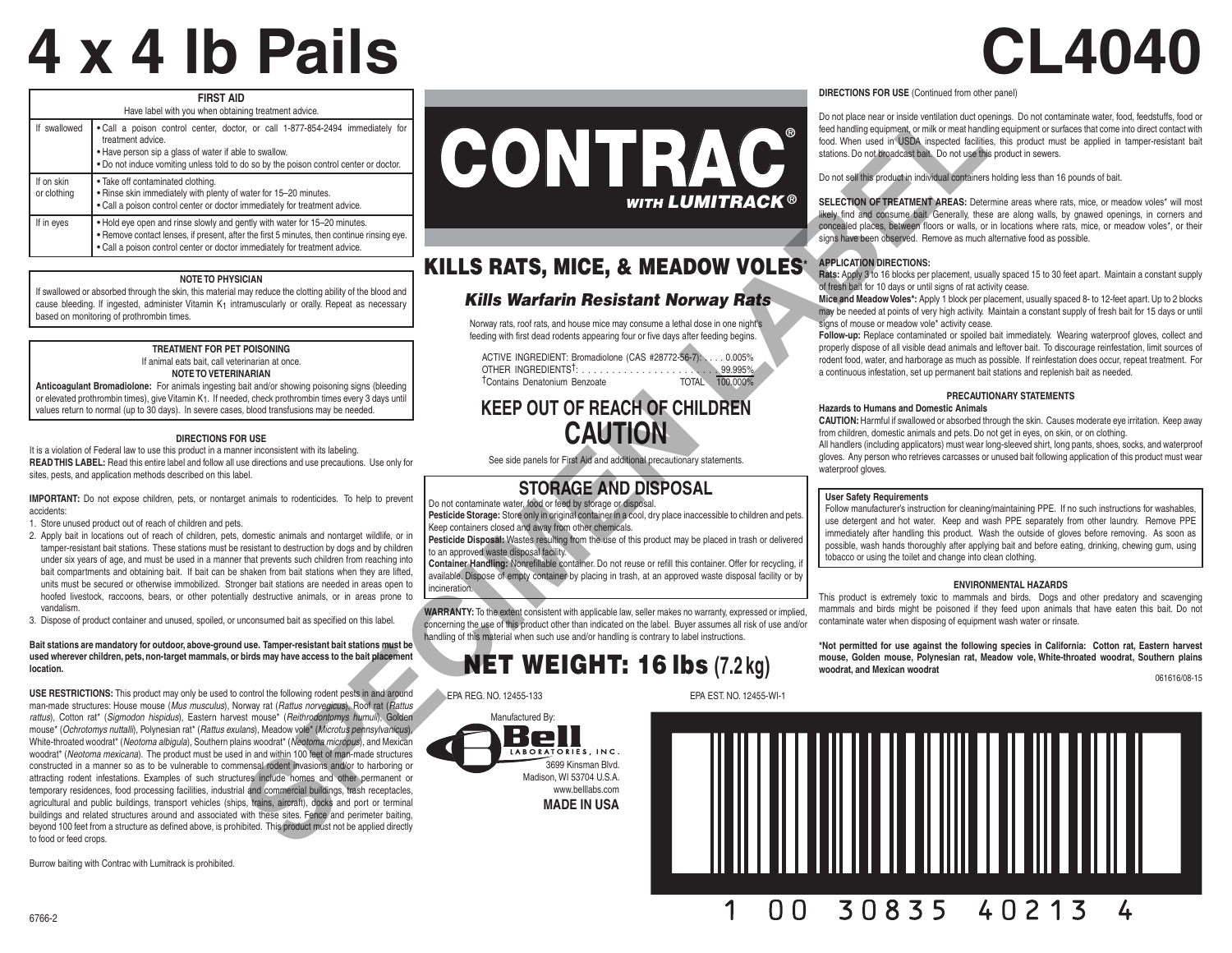





4 blocks is a rat, not a mouse, placement

# ® CONTRA **WITH LUMITRACK<sup>®</sup>** WEATHER<br> **SPECIMEN CONTRACT OF CHILDREN**<br>
KILLS RATS, MICE & MEADOW VOIDER<br>
KEEP OUT OF REACH OF CHILDREN<br>
IDS (1819)

# KILLS RATS, MICE & MEADOW VOLES\*

*Kills Warfarin Resistant Norway Rats*

**IT IS ILLEGAL TO SELL THIS PRODUCT IN PACKAGES HOLDING LESS THAN 16 POUNDS OF BAIT**

**KEEP OUT OF REACH OF CHILDREN CAUTION**

> See back panels for First Aid and additional precautionary statements. ACTIVE INGREDIENT: Bromadiolone (CAS #28772-56-7): . . . . . . . . . . . . . . . . 0.005% OTHER INGREDIENTS†: . . . . . . . . . . . . . . . . . . . . . 99.995% TOTAL: 100.000% †Contains Denatonium Benzoate

**\*Not permitted for use against the following species in California: Cotton rat, Eastern harvest mouse, Golden mouse, Polynesian rat, Meadow vole, White-throated woodrat, Southern plains woodrat, and Mexican woodrat**

**NET WT:** 4 lbs **(1.8 kg)**